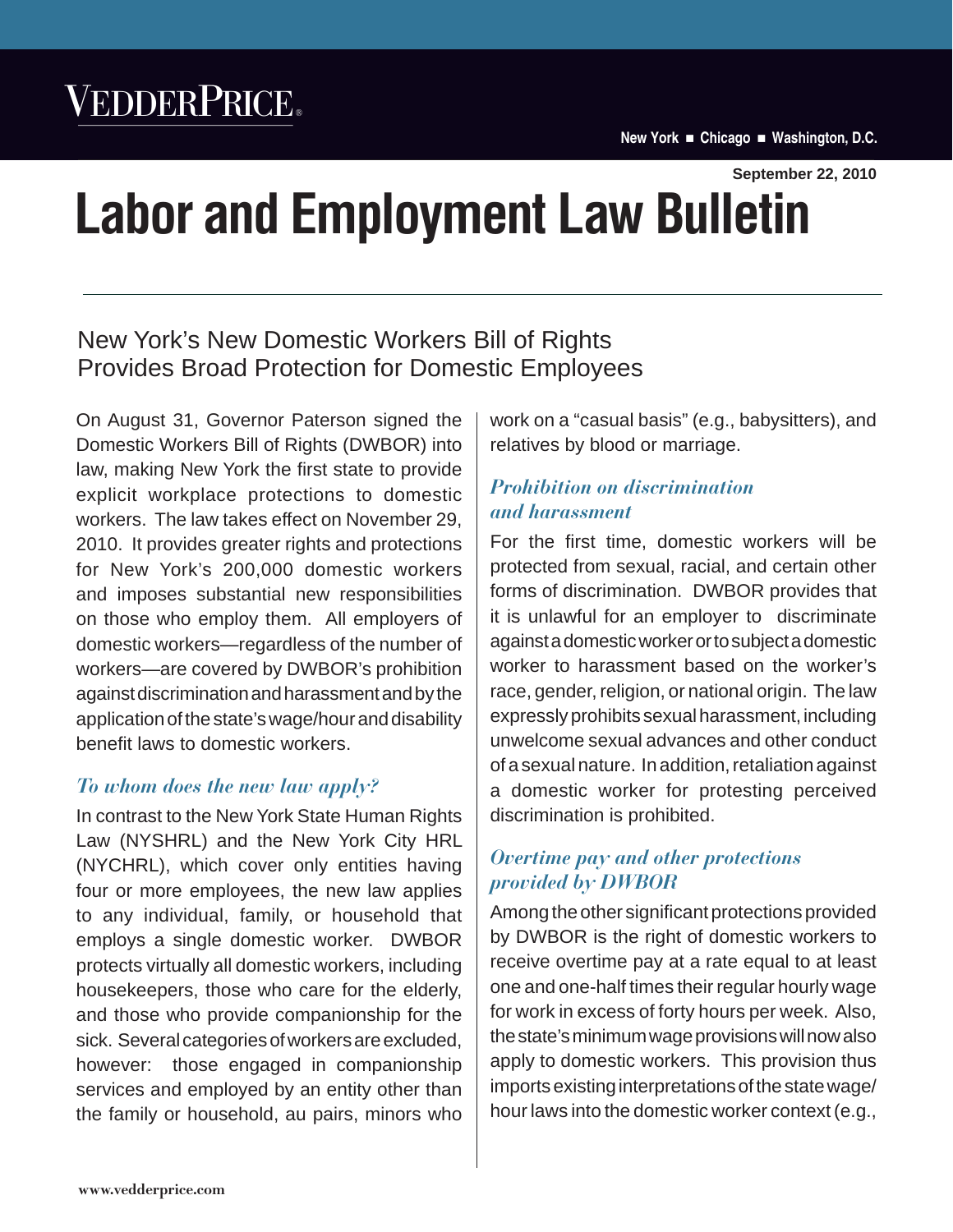"on call" hours count as worked hours if there are restrictions on the employee's mobility).

The law also amends New York's Workers' Compensation Law to include domestic workers in the category of employees eligible to receive statutory disability benefits from their employer, and will thus clearly require employers to carry workers' compensation and DBL insurance. In addition, domestic workers must receive one full day of rest (consisting of twenty-four consecutive hours) every calendar week, although this privilege is subject to waiver by the employee.

#### *Compliance tips*

For many people, the overtime pay aspects of DWBOR will not be applicable, as they employ domestic help, if at all, for less than forty hours per week.

For those who employ full-time help, as well as for those who employ domestic employees for shorter periods, compliance with most of the DWBOR will be a matter of common sense: don't discriminate in hiring, terms and conditions of employment, and termination; make sure that all household members (and visitors and other workers) refrain from harassment of all domestic workers; have a clear understanding, preferably in writing, of the employee's hourly rate, hours to be worked (including hours when the employee must be on the premises, even if not actually working), and time off; maintain accurate records of the time that the employee actually works or is not free to pursue his or her own activities; have accurate records of wages paid, moneys withheld, and the reasons for withholding; have accurate records of the payment of payroll taxes (which now will include deductions for the state disability benefits law); and document all disputes, disciplinary action, performance issues, and complaints.

More elaborate compliance strategies could include:

- $\Box$  Having a signed employment agreement that provides for employmentat-will while clearly setting out the wage rate, expected hours of work, voluntary fringe benefits (if any), and perhaps a dispute resolution mechanism, such as arbitration or pre-litigation mediation.
- Consulting insurance companies/ brokers to assure that workers' compensation and other appropriate coverages are in place; consider an Employment Practices Liability policy.
- **Ex Having the employee sign and** authenticate all time and payment records.
- **Engaging a professional payroll** service to assure that deductions are made properly and that payroll taxes are paid.
- $\blacksquare$  Learning the basics about prohibited harassment and discrimination, and being prepared to treat complaints seriously and promptly, without retaliation. Moreover, mentioning the employer's opposition to discrimination/harassment/retaliation in the employment contract, if there is one, or in a hire letter, is a very good idea.

If you have any questions about the Domestic Workers Bill of Rights and its implications, please contact **Alan M. Koral** (212-407-7750), *akoral@vedderprice.com* or **Daniel C. Green** (212-407-7735), *dgreen@vedderprice.com*.